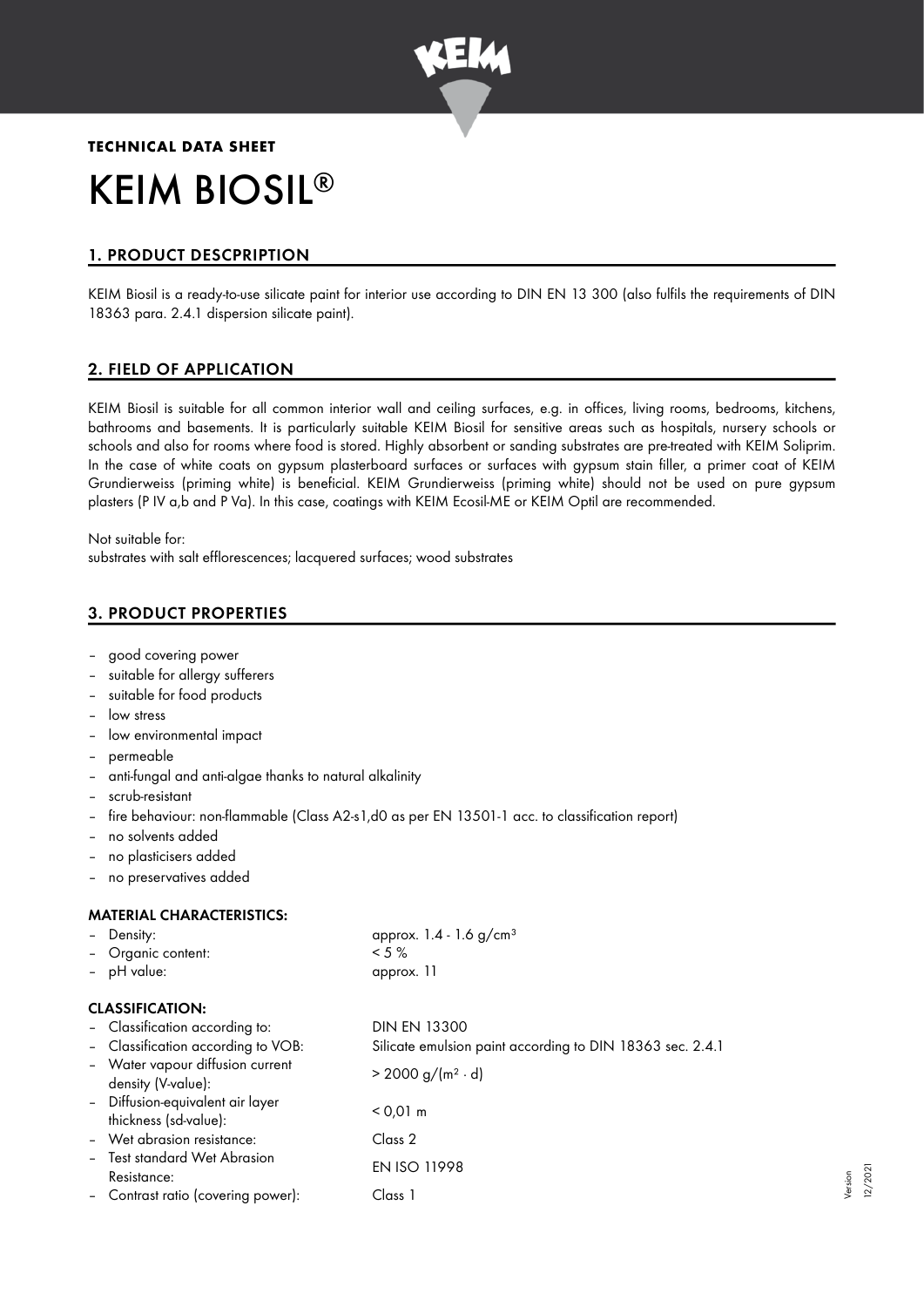## **TECHNICAL DATA SHEET – KEIM BIOSIL®**

| - Ergiebigkeit zum Kontrastverhältnis<br>(Deckvermögen): | 7 m <sup>2</sup> /1 |
|----------------------------------------------------------|---------------------|
| - Test standard Hiding power:                            | ISO 6504-3          |
| - Gloss level at 85°:                                    | dull matt           |
| - Test standard Gloss level:                             | <b>ISO 2813</b>     |
| - Maximum particle size:                                 | fine                |
| - Test standard Maximum particle size:                   | EN 1524             |

#### COLOUR SHADES:

White, color tones only with pure mineral lightfast pigments. KEIM Biosil can be tinted with KEIM PPF-Technology® according to all common color collections. Please always check the color for correctness before application. Only use color shades from one tinting batch within a surface. On-site tinting exclusively with KEIM colour concentrates.

#### COMPOSITION:

Full declaration in compliance with the "natureplus®" award guideline:

Silicate and calcite fillers, potassium silicate, water, titanium dioxide, styrene acrylic resin, water repellents, thickeners, stabilisers, wetting agents, defoamers. Origin of mineral fillers: Germany and/or Austria.

## 4. APPLICATION INSTRUCTIONS

#### SUBSTRATE PREPARATION:

The substrate must be sound, solid, dry, clean and free from dust and grease. Optimisation of the surface homogeneity of the subsequent coats, especially under difficult lighting conditions, can be achieved by pre-treatment with KEIM Soliprim. In case of glancing light conditions, ensure adequate substrate preparation, suitable tools and increased care during application.

#### APPLICATION CONDITIONS:

Ambient and substrate temperature during application and drying must be ≥ 5 °C.

#### PREPARATION OF MATERIAL:

Stir up KEIM Biosil thoroughly before application.

#### APPLICATION:

KEIM Biosil can be brushed, rolled or sprayed (nozzle ≥ 423 ). (Recommendation for smooth substrates, e.g. plasterboard: short-floor roller).

Primer coat: Apply KEIM Biosil undiluted or diluted with 10 % of Water.

Final coat: Apply KEIM Biosil undiluted.

#### DRYING TIME:

Can be overcoated after 6 hours at the earliest (at 23°C and 50% RH). At higher relative humidity, layer thicknesses and/or lower temperatures, drying is delayed accordingly.

#### CONSUMPTION:

approx.  $0.11$   $1/m^2$  for a single coating. These material consumption values are guide values for smooth substrates. Exact consumption values must be determined by means of test areas.

## CLEANING OF TOOLS:

Clean immediately with water.

#### 5. PACKAGING

| <b>Container content</b> | Unit of measure | Quantity on pallet | Type of container |
|--------------------------|-----------------|--------------------|-------------------|
| 2.5                      |                 | つ                  | bucket            |
|                          |                 | 7C                 | bucket            |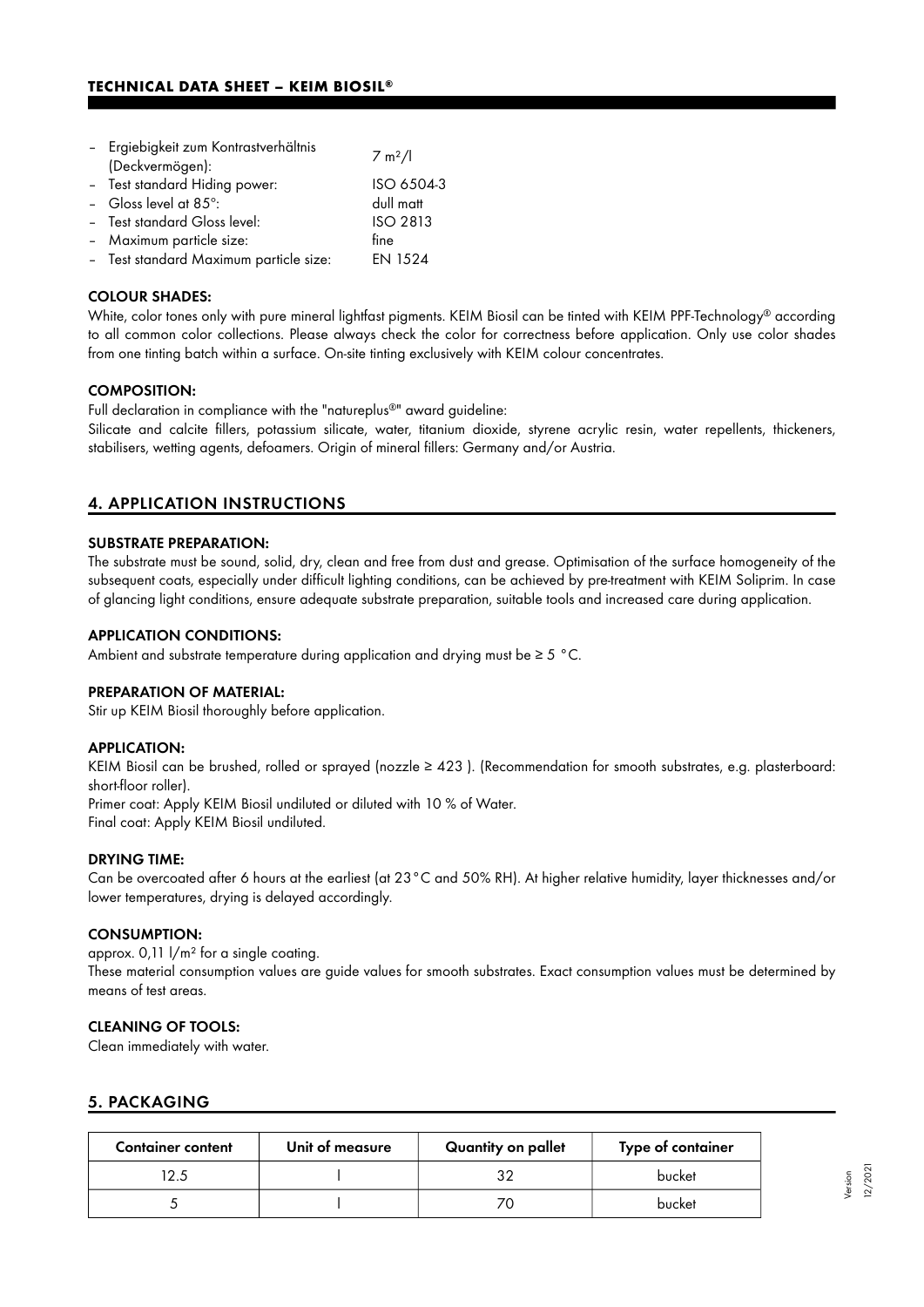| <b>Container content</b> | Unit of measure | Quantity on pallet | Type of container |
|--------------------------|-----------------|--------------------|-------------------|
|                          |                 | 80                 | bucket            |

# 6. STORAGE

| max. storage time | <b>Storage conditions</b>                                                                   |
|-------------------|---------------------------------------------------------------------------------------------|
| 12 months         | protected from heat and direct sun.<br>frost-free<br>keep container tightly sealed.<br>cool |

# 7. DISPOSAL

For disposal information refer to section 13 of the safety data sheet.

## EC WASTE CODE:

Waste code: 08 01 12

# 8. SAFETY INSTRUCTIONS

Please, refer to the Material Safety Data Sheet.

The paint is formulated without the addition of preservatives. Medium and intensive colour shades may contain traces of pot preservatives.

## GISCODE:

GIS code: BSW 10

# 9. GENERAL INFORMATION

Cover surfaces not to be treated, especially glass, ceramics and natural stone. Any splashes on surrounding surfaces or traffic areas must be rinsed off immediately with plenty of water.

Mixing with products not part of the system or other foreign additives is not permitted.

# 10. CERTIFICATES & QUALITY SEALS